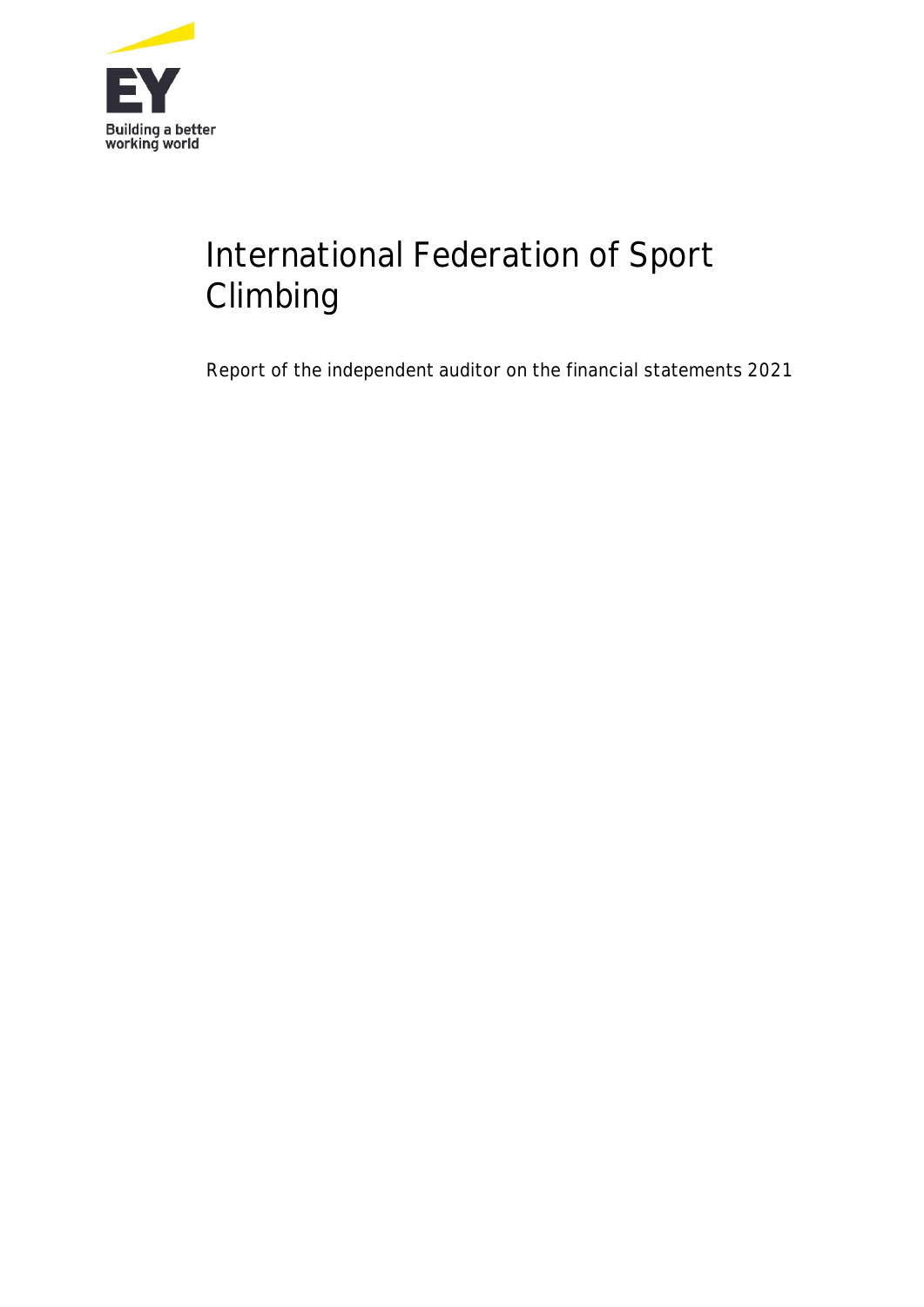

EY S.p.A. Via Meucci, 5 10121 Torino

 Tel: +39 011 5161611 Fax: +39 011 5612554 ey.com

# **Independent auditor's report**

To the Executive Board of the International Federation of Sport Climbing

#### **Opinion**

We have audited the accompanying financial statements of International Federation of Sport Climbing, (the Company) as at December 31, 2021, which comprise the balance sheet, statement of income and notes to the financial statements, including a summary of significant accounting policies (together, the financial statements).

In our opinion, the accompanying financial statements presents fairly, in all material respects, the financial position of the Company as at December 31, 2021 in accordance with those requirements of the Financial Reporting Framework in Switzerland relevant to preparing such financial statements.

#### **Basis for opinion**

We conducted our audit in accordance with International Standards on Auditing (ISAs). Our responsibilities under those standards are further described in the *Auditor's responsibilities for the audit of the financial statements* section of our report. We are independent of the Company in accordance with the ethical requirements that are relevant to our audit of the financial statements in Switzerland, and we have fulfilled our other ethical responsibilities in accordance with these requirements. We believe that the audit evidence we have obtained is sufficient and appropriate to provide a basis for our opinion.

#### **Responsibility of Executive Board for the financial statements**

Executive Board is responsible for the preparation of the financial statements in accordance with those requirements of the Financial Reporting Framework in Switzerland relevant to preparing such a financial statements, and for such internal control as management determines is necessary to enable the preparation of a financial statements that is free from material misstatement, whether due to fraud or error.

In preparing the financial statements, management is responsible for assessing the Company's ability to continue as a going concern, disclosing, as applicable, matters relating to going concern and using the going concern basis of accounting unless management either intends to liquidate the Company or to cease operations, or has no realistic alternative but to do so.

EY S.p.A. Sede Legale: Via Meravigli, 12 – 20123 Milano Sede Secondaria: Via Lombardia, 31 – 00187 Roma Capitale Sociale Euro 2.525.000,00 i.v. Iscritta alla S.O. del Registro delle Imprese presso la CCIAA di Milano Monza Brianza Lodi Codice fiscale e numero di iscrizione 00434000584 - numero R.E.A. di Milano 606158 - P.IVA 00891231003 Iscritta al Registro Revisori Legali al n. 70945 Pubblicato sulla G.U. Suppl. 13 - IV Serie Speciale del 17/2/1998 Iscritta all'Albo Speciale delle società di revisione Consob al progressivo n. 2 delibera n.10831 del 16/7/1997

A member firm of Ernst & Young Global Limited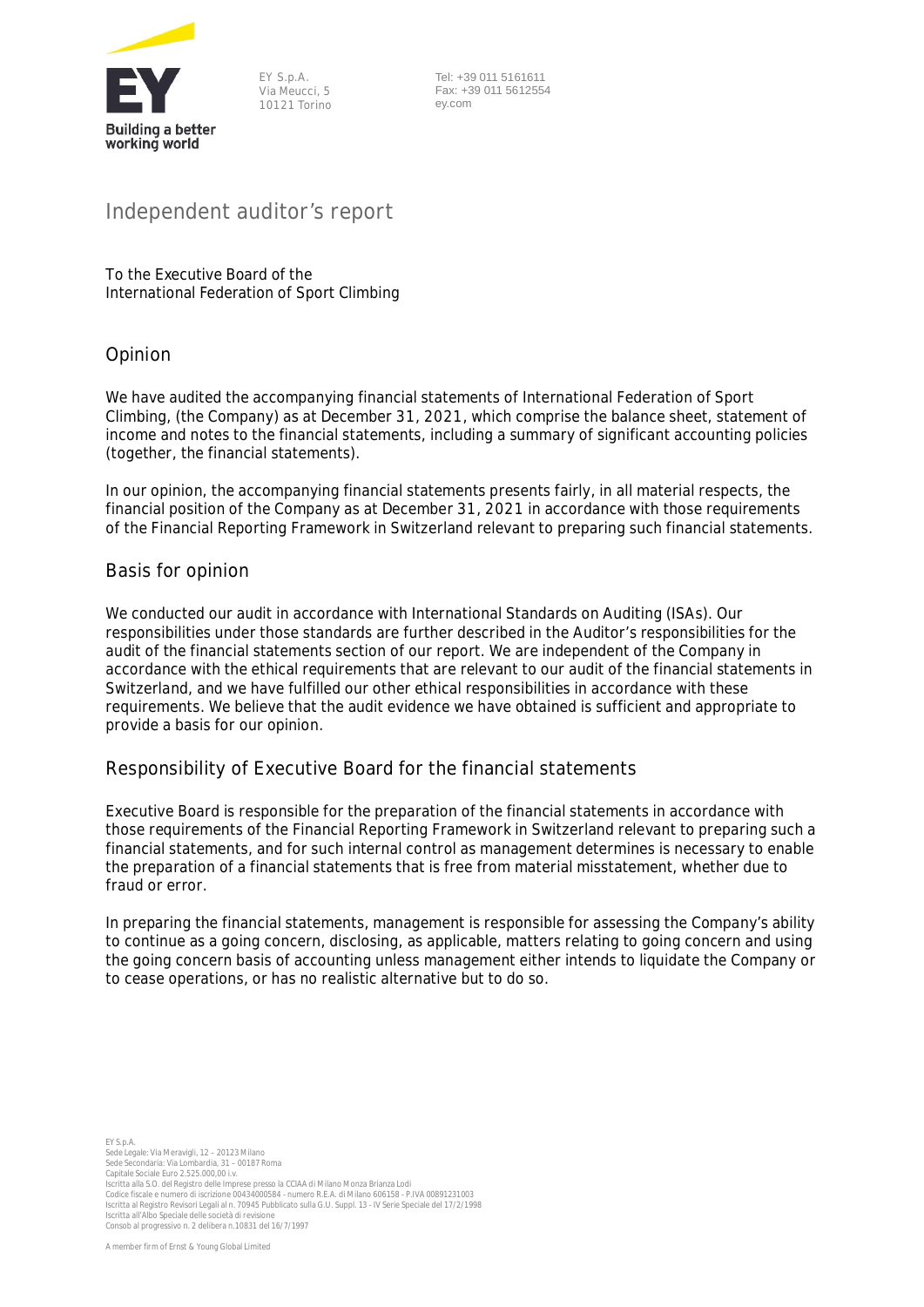

# **Auditor's responsibility for the financial statements**

Our objectives are to obtain reasonable assurance about whether the financial statements as a whole is free from material misstatement, whether due to fraud or error, and to issue an auditor's report that includes our opinion. Reasonable assurance is a high level of assurance, but is not a guarantee that an audit conducted in accordance with ISAs will always detect a material misstatement when it exists. Misstatements can arise from fraud or error and are considered material if, individually or in the aggregate, they could reasonably be expected to influence the economic decisions of users taken on the basis of this financial statements.

As part of an audit in accordance with ISAs, we exercise professional judgment and maintain professional skepticism throughout the audit.

We also:

- Identify and assess the risks of material misstatement of the financial statements, whether due to fraud or error, design and perform audit procedures responsive to those risks, and obtain audit evidence that is sufficient and appropriate to provide a basis for our opinion. The risk of not detecting a material misstatement resulting from fraud is higher than for one resulting from error, as fraud may involve collusion, forgery, intentional omissions, misrepresentations, or the override of internal control.
- Obtain an understanding of internal control relevant to the audit in order to design audit procedures that are appropriate in the circumstances, but not for the purpose of expressing an opinion on the effectiveness of the Company's internal control.
- Evaluate the appropriateness of accounting policies used and the reasonableness of accounting estimates and related disclosures made by management.
- Conclude on the appropriateness of management's use of the going concern basis of accounting and, based on the audit evidence obtained, whether a material uncertainty exists related to events or conditions that may cast significant doubt on the Company's ability to continue as a going concern. If we conclude that a material uncertainty exists, we are required to draw attention in our auditor's report to the related disclosures in the financial statements or, if such disclosures are inadequate, to modify our opinion. Our conclusions are based on the audit evidence obtained up to the date of our auditor's report. However, future events or conditions may cause the Company to cease to continue as a going concern.
- Evaluate the overall presentation, structure and content of the financial statements, including the disclosures, and whether the financial statements represents the underlying transactions and events in a manner that achieves fair presentation.

We communicate with Executive Board regarding, among other matters, the planned scope and timing of the audit and significant audit findings, including any significant deficiencies in internal control that we identify during our audit.

Turin, February 28<sup>th</sup>, 2022

EY S.p.A.

Luisi Conti Luig<sup>0</sup> Conti (Legal Auditor)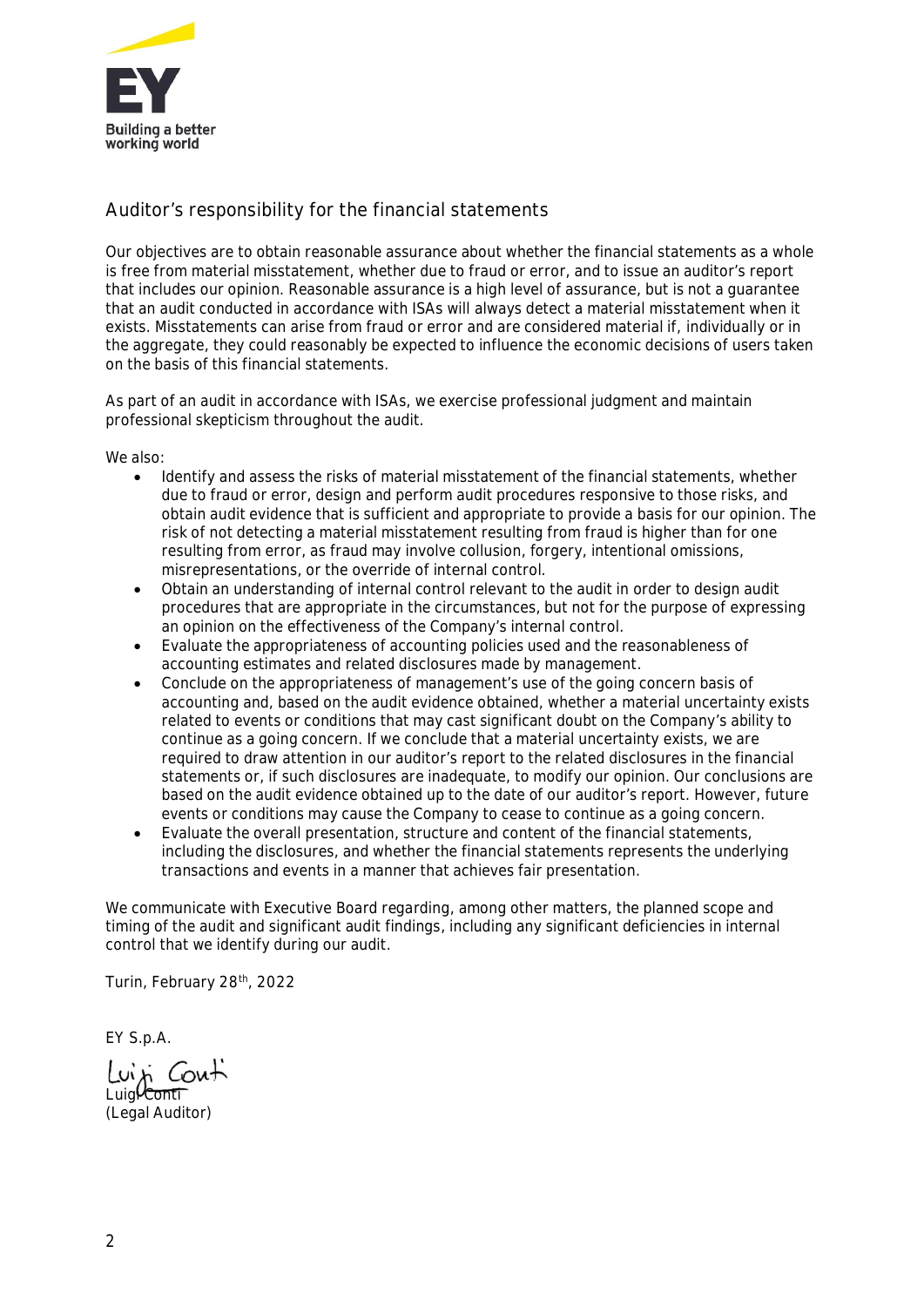# **Balance Sheet for the year ended December 31, 2021**

# **International Federation of Sport Climbing**

| <b>Account</b>                                       | Dec 31, 2021<br><b>EUR</b> | Dec 31, 2020<br><b>EUR</b> | Variance<br><b>EUR</b> |
|------------------------------------------------------|----------------------------|----------------------------|------------------------|
| <b>Assets</b>                                        |                            |                            |                        |
| <b>Current Assets</b>                                |                            |                            |                        |
| Accounts Receivable (net of provision for bad debts) | 171.128                    | 203.552                    | (32.424)               |
| Deferred expenses                                    | 35.110                     | 22.690                     | 12.421                 |
| Cash                                                 |                            |                            |                        |
| Cash On Hand                                         | 6.458                      | 1.827                      | 4.631                  |
| <b>Banca Sella-checking</b>                          | 999.638                    |                            | 999.638                |
| Crédit Suisse-checking USD                           | 127.665                    | 259.679                    | (132.014)              |
| Crédit Suisse-checking CHF                           | 173.657                    | 267.945                    | (94.288)               |
| Crédit Suisse-checking EUR                           | 419.420                    | 2.475.879                  | (2.056.459)            |
| Fineco-checking                                      |                            | 2.397                      | (2.397)                |
| PayPal                                               | 12.095                     | 3.184                      | 8.910                  |
| UniCredit-checking                                   | 266.705                    | 84.528                     | 182.176                |
| <b>Credit Cards</b>                                  | 15.912                     | 12.683                     | 3.229                  |
| <b>Total Cash</b>                                    | 2.021.549                  | 3.108.123                  | (1.086.574)            |
| <b>Cash - Continental Councils</b>                   |                            |                            |                        |
| IFSC Asian Council - Crédit Suisse-checking          | 77.243                     | 69.396                     | 7.847                  |
| IFSC European Council - UniCredit-checking           | 97.511                     | 90.192                     | 7.320                  |
| IFSC Oceania Council - Crédit Suisse-checking        | 12.498                     |                            | 12.498                 |
| IFSC Pan American Council - Crédit Suisse-checking   | 9.179                      | 8.520                      | 659                    |
| <b>Total Cash - Continental Councils</b>             | 196.431                    | 168.107                    | 28.324                 |
| <b>Total Current Assets</b>                          | 2.424.218                  | 3.502.471                  | (1.078.253)            |
| <b>Fixed Assets</b>                                  |                            |                            |                        |
| Computer Equipment                                   | 38.866                     | 31.879                     | 6.987                  |
| Office Equipment                                     | 14.426                     | 12.345                     | 2.081                  |
| <b>Total Fixed Assets</b>                            | 53.292                     | 44.224                     | 9.068                  |
| <b>Intangible Assets</b>                             |                            |                            |                        |
| <b>IFSC Identity - Trademark</b>                     | 6.608                      | 7.572                      | (964)                  |
| <b>Total Intangible Assets</b>                       | 6.608                      | 7.572                      | (964)                  |
| <b>Other Assets</b>                                  |                            |                            |                        |
| <b>Long-term Investments</b>                         |                            |                            |                        |
| Life Insurance CBA Valore Capitale                   | 500.000                    |                            | 500.000                |
| Life Insurance CBA Valore Cedola                     | 500.000                    |                            | 500.000                |
| Life Insurance Unigarantito Plus                     | 200.000                    | 200.000                    |                        |
| <b>Total Long-term Investments</b>                   | 1.200.000                  | 200.000                    | 1.000.000              |
| <b>Total Other Assets</b>                            | 1.200.000                  | 200.000                    | 1.000.000              |
| <b>Total Assets</b>                                  | 3.684.119                  | 3.754.267                  | (70.148)               |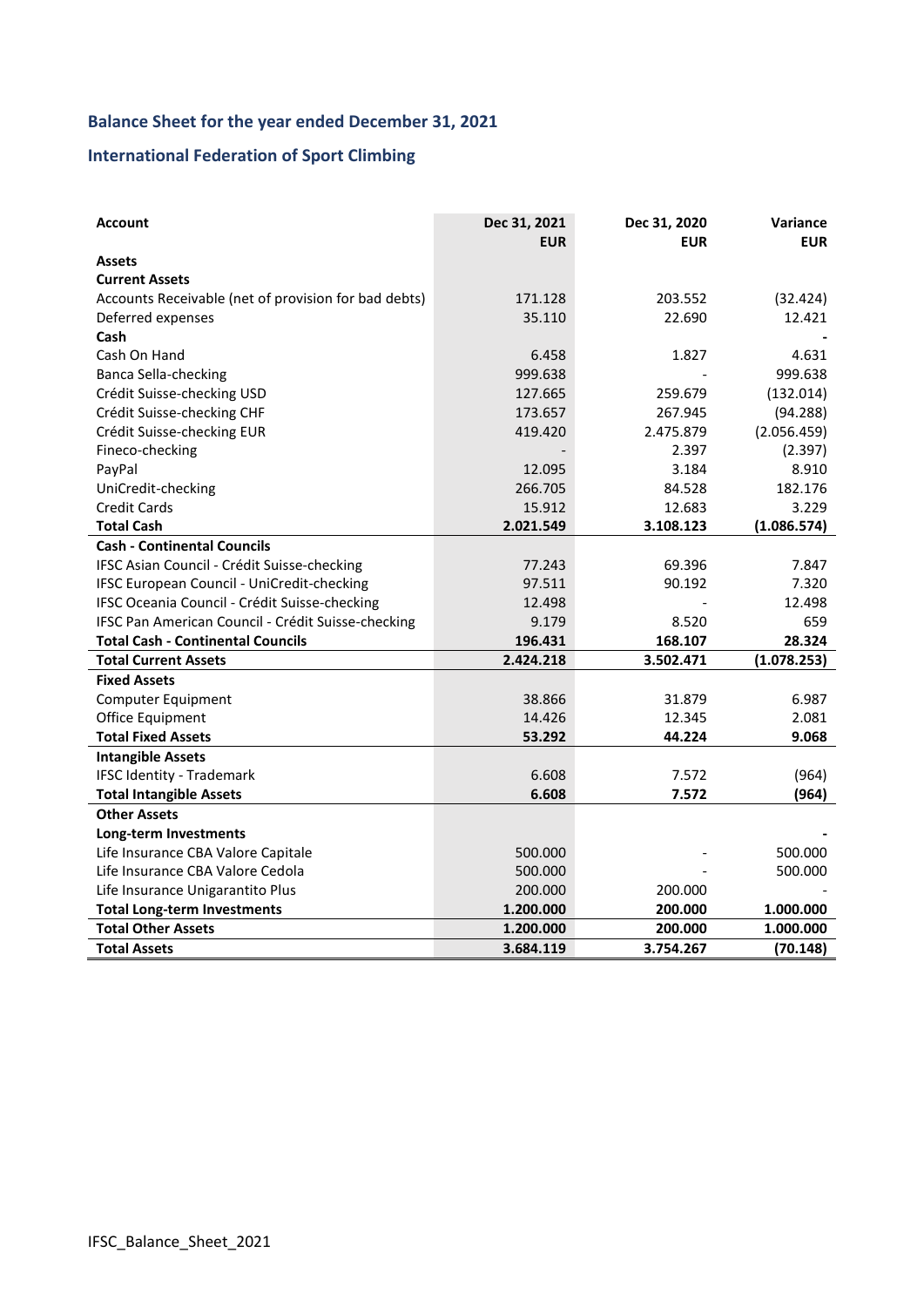| <b>Account</b>                                 | Dec 31, 2021<br><b>EUR</b> | Dec 31, 2020<br><b>EUR</b> | Variance<br><b>EUR</b> |
|------------------------------------------------|----------------------------|----------------------------|------------------------|
| <b>Liabilities &amp; Equity</b>                |                            |                            |                        |
| <b>Current Liabilities</b>                     |                            |                            |                        |
| <b>Accounts Payable</b>                        | 276.880                    | 271.999                    | 4.881                  |
| Accounts Payable to be received                | 46.326                     | 47.973                     | (1.647)                |
| <b>Deferred Revenues</b>                       | 386.595                    | 416.824                    | (30.230)               |
| Provisions for risk                            |                            | 50.000                     | (50.000)               |
| <b>Total Current Liabilities</b>               | 709.801                    | 786.797                    | (76.995)               |
| <b>Non-current Liabilities</b>                 |                            |                            |                        |
| COVID-19 Bridge Loan                           | 268.389                    | 332.963                    | (64.574)               |
| <b>Total Non-current Liabilities</b>           | 268.389                    | 332.963                    | (64.574)               |
| <b>Designated Funds</b>                        |                            |                            |                        |
| Development Funds                              | 114.725                    | 228.725                    | (114.000)              |
| <b>IOC Contribution Funds</b>                  | 810.000                    | 850.000                    | (40.000)               |
| <b>Total Designated Funds</b>                  | 924.725                    | 1.078.725                  | (154.000)              |
| <b>Operating Funds</b>                         |                            |                            |                        |
| Operating Funds. including current year result | 1.373.528                  | 1.259.316                  | 114.212                |
| <b>Total Operating Funds</b>                   | 1.373.528                  | 1.259.316                  | 114.212                |
| <b>Equity</b>                                  |                            |                            |                        |
| <b>Current Year Earnings</b>                   | 19.516                     |                            | 19.516                 |
| <b>Foreign Currency Translation Reserve</b>    | 126                        |                            | 126                    |
| Member Funds                                   | 388.033                    | 296.465                    | 91.567                 |
| <b>Total Equity</b>                            | 407.675                    | 296.465                    | 111.210                |
| <b>Total Liabilities &amp; Equity</b>          | 3.684.119                  | 3.754.267                  | (70.148)               |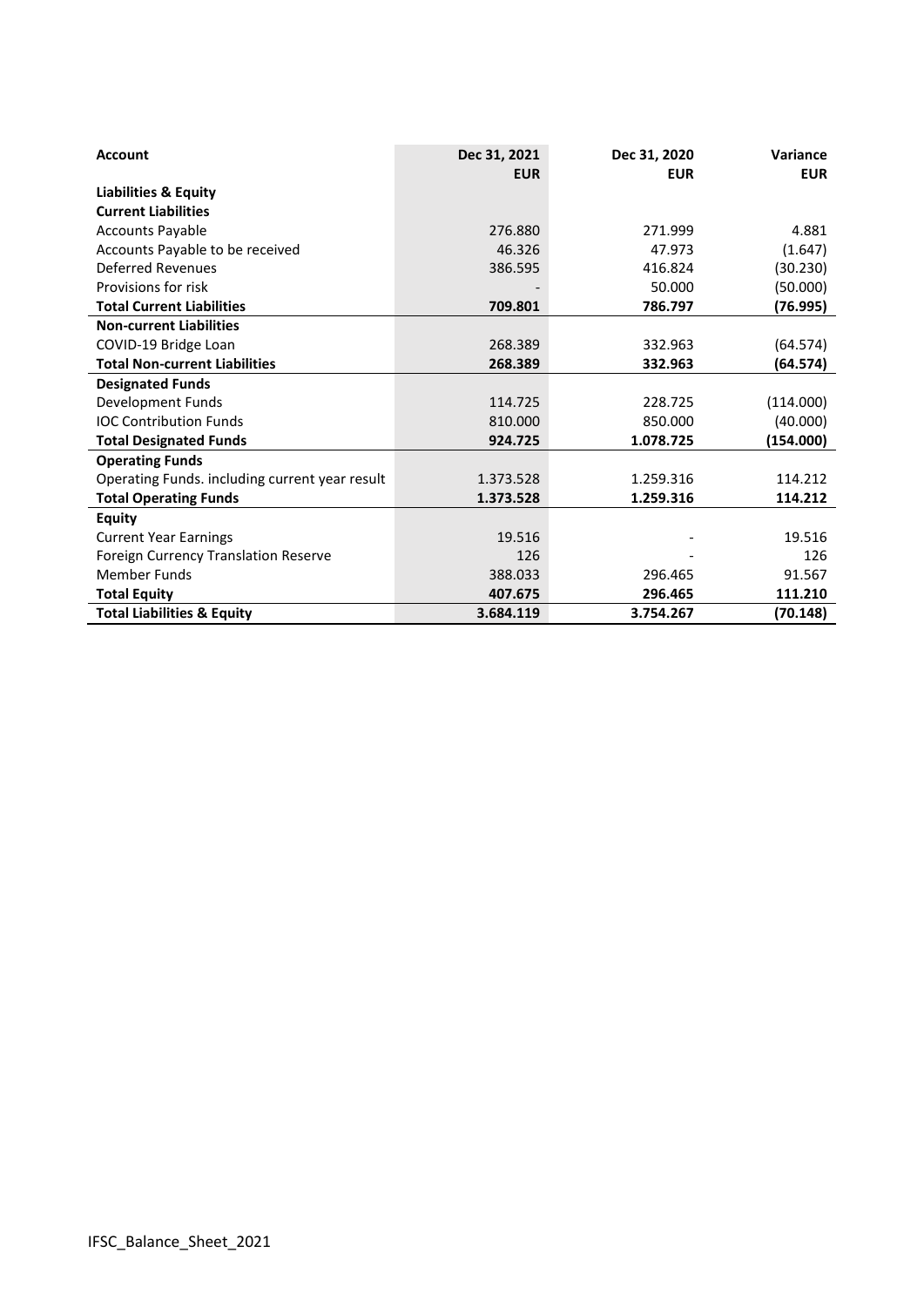# **Profit and Loss for the year ended December 31, 2021**

# **International Federation of Sport Climbing**

| <b>Account</b>                                  | 2021<br><b>EUR</b> | $2020$ (*)<br><b>EUR</b> | Variance<br><b>EUR</b> |
|-------------------------------------------------|--------------------|--------------------------|------------------------|
| <b>Operating Revenues</b>                       |                    |                          |                        |
| <b>Continental Councils</b>                     |                    |                          |                        |
| <b>Continental Councils Fees</b>                | 5.496              | 7.696                    | (2.199)                |
| <b>Total Continental Councils</b>               | 5.496              | 7.696                    | (2.199)                |
| <b>IOC Funds</b>                                |                    |                          |                        |
| <b>IOC Annual Funds</b>                         | 66.693             | 70.223                   | (3.530)                |
| IOC Funds / Covid-19 Contribution               | 98.000             | 587.877                  | (489.877)              |
| <b>Total IOC Funds</b>                          | 164.693            | 658.100                  | (493.407)              |
| <b>Institutional</b>                            |                    |                          |                        |
| Membership fees                                 | 248.842            | 188.501                  | 60.341                 |
| <b>Total Institutional</b>                      | 248.842            | 188.501                  | 60.341                 |
| <b>Marketing</b>                                |                    |                          |                        |
| <b>Broadcasting Rights</b>                      | 632.007            | 541.971                  | 90.036                 |
| Sponsorship                                     | 810.960            | 645.456                  | 165.505                |
| <b>Total Marketing</b>                          | 1.442.967          | 1.187.427                | 255.541                |
| <b>Olympic Preparation</b>                      |                    |                          |                        |
| IOC & TOCOG Funds for the Olympic Preparation   | 143.070            | 194.494                  | (51.423)               |
| <b>Total Olympic Preparation</b>                | 143.070            | 194.494                  | (51.423)               |
| Sport                                           |                    |                          |                        |
| Appeals                                         | 5.180              | 280                      | 4.900                  |
| Athlete Licences                                | 82.145             | 29.365                   | 52.780                 |
| <b>Calendar Fees</b>                            | 354.015            | 103.200                  | 250.815                |
| Continental Councils Officials Courses revenues | 3.820              |                          | 3.820                  |
| <b>Official Sport Equipment</b>                 | 145.771            | 56.317                   | 89.453                 |
| Paraclimbing training courses                   |                    |                          |                        |
| <b>Registration Fees</b>                        | 161.465            | 4.350                    | 157.115                |
| <b>Total Sport</b>                              | 752.396            | 193.512                  | 558.884                |
| <b>Other Revenues</b>                           |                    |                          |                        |
| Other Income                                    | 132.646            | 1                        | 132.645                |
| <b>Total Other Revenues</b>                     | 132.646            | 1                        | 132.645                |
| <b>Total Operating Revenues</b>                 | 2.890.110          | 2.429.730                | 460.381                |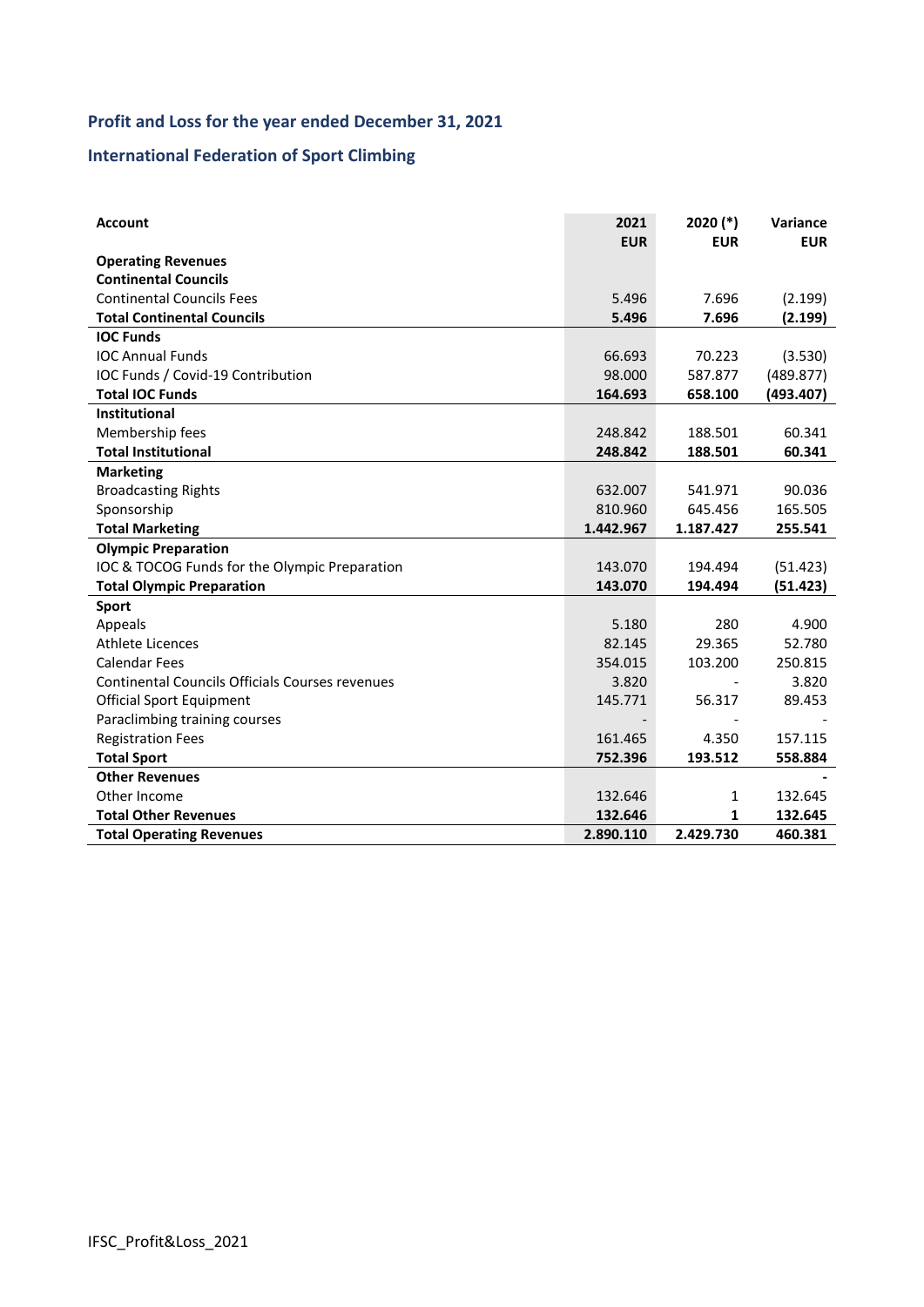| <b>Account</b>                                       | 2021       | $2020$ (*) | Variance   |
|------------------------------------------------------|------------|------------|------------|
|                                                      | <b>EUR</b> | <b>EUR</b> | <b>EUR</b> |
| <b>Operating Costs</b>                               |            |            |            |
| Administration                                       |            |            |            |
| Bank costs                                           | 9.917      | 2.819      | 7.098      |
| Insurance                                            | 19.060     | 40.356     | (21.296)   |
| ΙT                                                   |            | 5.039      | (5.039)    |
| Legal                                                | 24.301     | 105.140    | (80.839)   |
| Office expenses and administration                   | 99.922     | 91.994     | 7.928      |
| Salaries & Social Charges                            | 819.961    | 765.536    | 54.425     |
| Travel Expenses & Hospitality                        | 103.716    | 59.463     | 44.253     |
| <b>Total Administration</b>                          | 1.076.878  | 1.070.347  | 6.530      |
| <b>Anti-Doping</b>                                   |            |            |            |
| Anti-Doping                                          | 56.010     | 21.673     | 34.338     |
| <b>Total Anti-Doping</b>                             | 56.010     | 21.673     | 34.338     |
| <b>Communications</b>                                |            |            |            |
| Content Production (prev. Media Relations and Tools) | 45.390     | 7.787      | 37.603     |
| Corporate Communication                              | 65.973     | 36.146     | 29.827     |
| <b>Digital Tools</b>                                 |            | 82.306     | (82.306)   |
| Website                                              | 34.956     | 1.528      | 33.428     |
| <b>Total Communications</b>                          | 146.319    | 127.767    | 18.552     |
| <b>Continental Councils</b>                          |            |            |            |
|                                                      |            |            |            |
| <b>Continental Councils Return Fees</b>              | 4.442      | 7.794      | (3.352)    |
| <b>Total Continental Councils</b>                    | 4.442      | 7.794      | (3.352)    |
| Development                                          |            |            |            |
| Development Programmes                               | 82.321     |            | 82.321     |
| <b>Total Development</b>                             | 82.321     |            | 82.321     |
| <b>Institutional</b>                                 |            |            |            |
| Board Expenses / Indemnity & Per Diem                | 81.646     | 61.929     | 19.717     |
| Board Expenses / Travel Expenses                     | 59.165     | 27.675     | 31.490     |
| Commissions                                          | 14.201     | 2.488      | 11.714     |
| General Assembly & Institutional Meetings            | 23.536     |            | 23.536     |
| <b>International Associations Membership</b>         | 4.727      | 5.624      | (898)      |
| International Representation & Governance            |            | 15.761     | (15.761)   |
| <b>Total Institutional</b>                           | 183.274    | 113.478    | 69.796     |
| <b>Marketing</b>                                     |            |            |            |
| Promotion                                            | 210.890    | 253.967    | (43.077)   |
| TV Production (prev. Webcasting)                     | 402.512    | 112.890    | 289.622    |
| <b>Total Marketing</b>                               | 613.403    | 366.857    | 246.545    |
| <b>Olympic Preparation</b>                           |            |            |            |
| <b>Olympic Preparation Consulting</b>                | 94.075     | 142.324    | (48.249)   |
| <b>Olympic Events Services</b>                       | 124.008    | 49.726     | 74.282     |
| <b>Total Olympic Preparation</b>                     | 218.082    | 192.049    | 26.033     |
| Sport                                                |            |            |            |
| Event preparation meetings                           |            | 4.820      | (4.820)    |
| Continental Councils Officials Courses costs         | 3.083      |            | 3.083      |
| Official Sport Equipment expenses (prev. Licencing)  | 1.110      | 4.091      | (2.981)    |
| <b>Officials</b>                                     | 284.268    | 74.239     | 210.029    |
| Paraclimbing training courses (Expenses)             | 20.806     | 373        | 20.433     |
| Solidarity                                           |            | 2.361      | (2.361)    |
| Sport Data Management (prev. SD IT tools)            | 49.983     | 89.732     | (39.749)   |
| <b>Sport Department Consulting</b>                   |            |            |            |
|                                                      |            |            |            |
| Sustainability                                       | 10.050     | 5.017      | 5.032      |
| Trophies                                             | 8.036      | 4.840      | 3.196      |
| <b>Total Sport</b>                                   | 377.336    | 185.472    | 191.864    |
| <b>Total Operating Costs</b>                         | 2.758.066  | 2.085.438  | 672.627    |
| <b>Gross Operating Profit</b>                        | 132.045    | 344.291    | (212.247)  |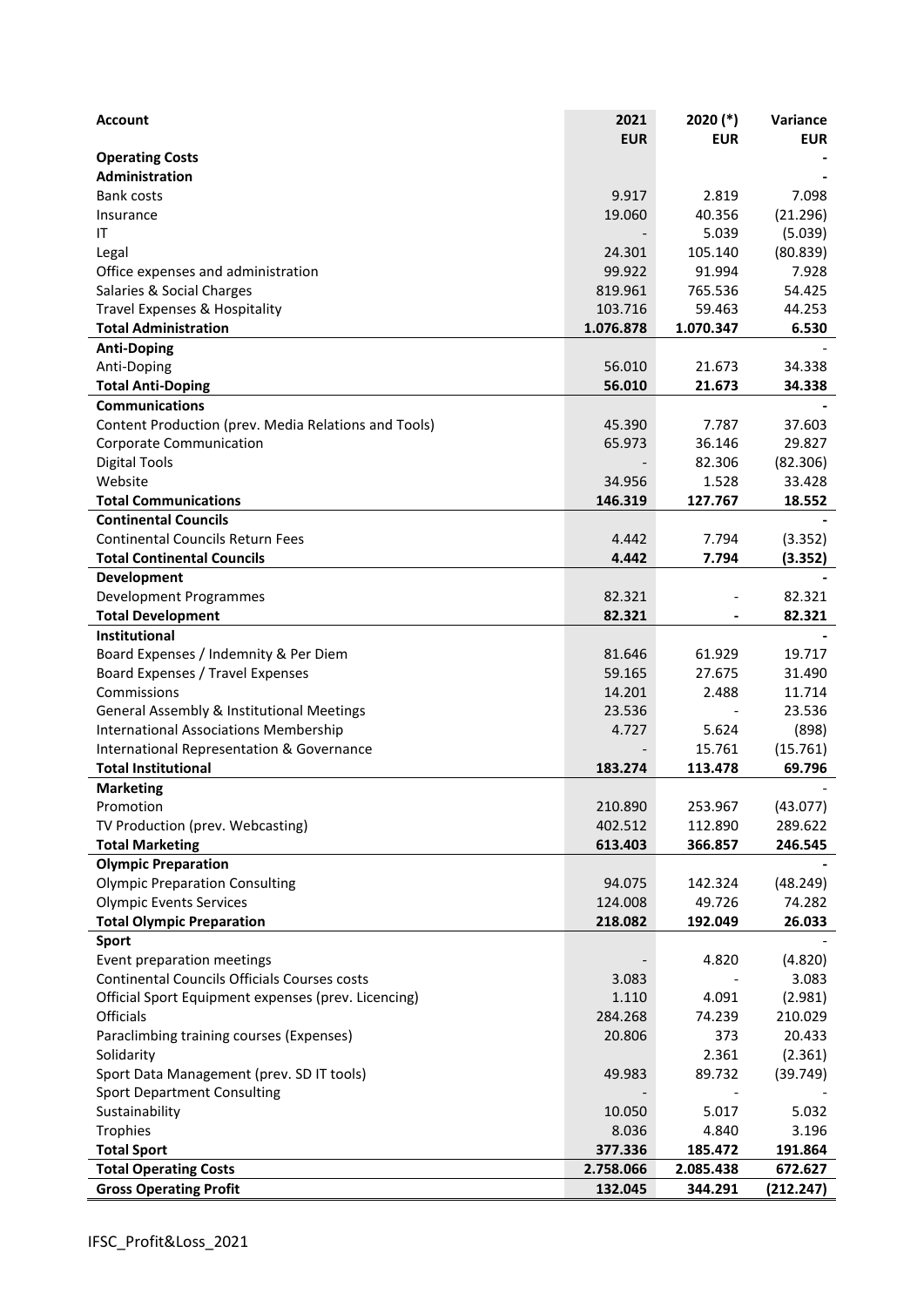| Account                                         | 2021<br><b>EUR</b> | $2020$ (*)<br><b>EUR</b> | Variance<br><b>EUR</b> |
|-------------------------------------------------|--------------------|--------------------------|------------------------|
| <b>Non-Operating Revenues</b>                   |                    |                          |                        |
| Asian Council - Income                          |                    | 72.577                   | (72.577)               |
| European Council - Income                       |                    | 19.163                   | (19.163)               |
| Oceanian Council - Incomes                      |                    |                          |                        |
| Pan-American Council - Income                   |                    | 9.182                    | (9.182)                |
| IFSC return fees - incomes                      |                    |                          |                        |
| <b>Total Non-Operating Revenues</b>             |                    | 100.922                  | (100.922)              |
|                                                 |                    |                          |                        |
| <b>Non-Operating Costs</b>                      |                    |                          |                        |
| Asian Council - Expenditures                    |                    | (40)                     | 40                     |
| European Council - Expenditures                 |                    | (21.442)                 | 21.442                 |
| Oceanian Council - Expenditures                 |                    |                          |                        |
| Pan-American Council - Expenditures             |                    | (40)                     | 40                     |
| <b>IFSC return fees - costs</b>                 |                    |                          |                        |
| <b>Total Non-Operating Costs</b>                |                    | (21.523)                 | 21.523                 |
|                                                 |                    |                          |                        |
| <b>Depreciation</b>                             |                    |                          |                        |
| Depreciation expense                            | (18.041)           | (12.712)                 | (5.328)                |
| <b>Total Depreciation</b>                       | (18.041)           | (12.712)                 | (5.328)                |
|                                                 |                    |                          |                        |
| <b>Foreign Currency Gains (Losses)</b>          |                    |                          |                        |
| Foreign Currency Gains and Losses               | 24.726             | (137.954)                | 162.680                |
| <b>Total Foreign Currency Gains (Losses)</b>    | 24.726             | (137.954)                | 162.680                |
|                                                 |                    |                          |                        |
| <b>Other Operating Revenues and Costs</b>       |                    |                          |                        |
| <b>Credit Losses</b>                            | (102.358)          |                          | (102.358)              |
| Use of Designated Funds for credit losses       | 56.000             |                          | 56.000                 |
| Release of provisions for bad debts             | 42.000             |                          | 42.000                 |
| Release of provisions for risks                 | 50.000             |                          | 50.000                 |
| <b>Total Other Operating Revenues and Costs</b> | 45.643             |                          | 45.643                 |
| <b>Allocation / Use Operating Funds</b>         |                    |                          |                        |
| Accrual to Operating Funds / Provisions         | (164.883)          | (273.024)                | 108.142                |
| <b>Total Allocation / Use Operating Funds</b>   | (164.883)          | (273.024)                | 108.142                |
|                                                 |                    |                          |                        |
| <b>Net Profit</b>                               | 19.490             |                          | 19.490                 |

*(\*) Certain 2020 figures have been reclassified to give a better representation of IFSC income statement.*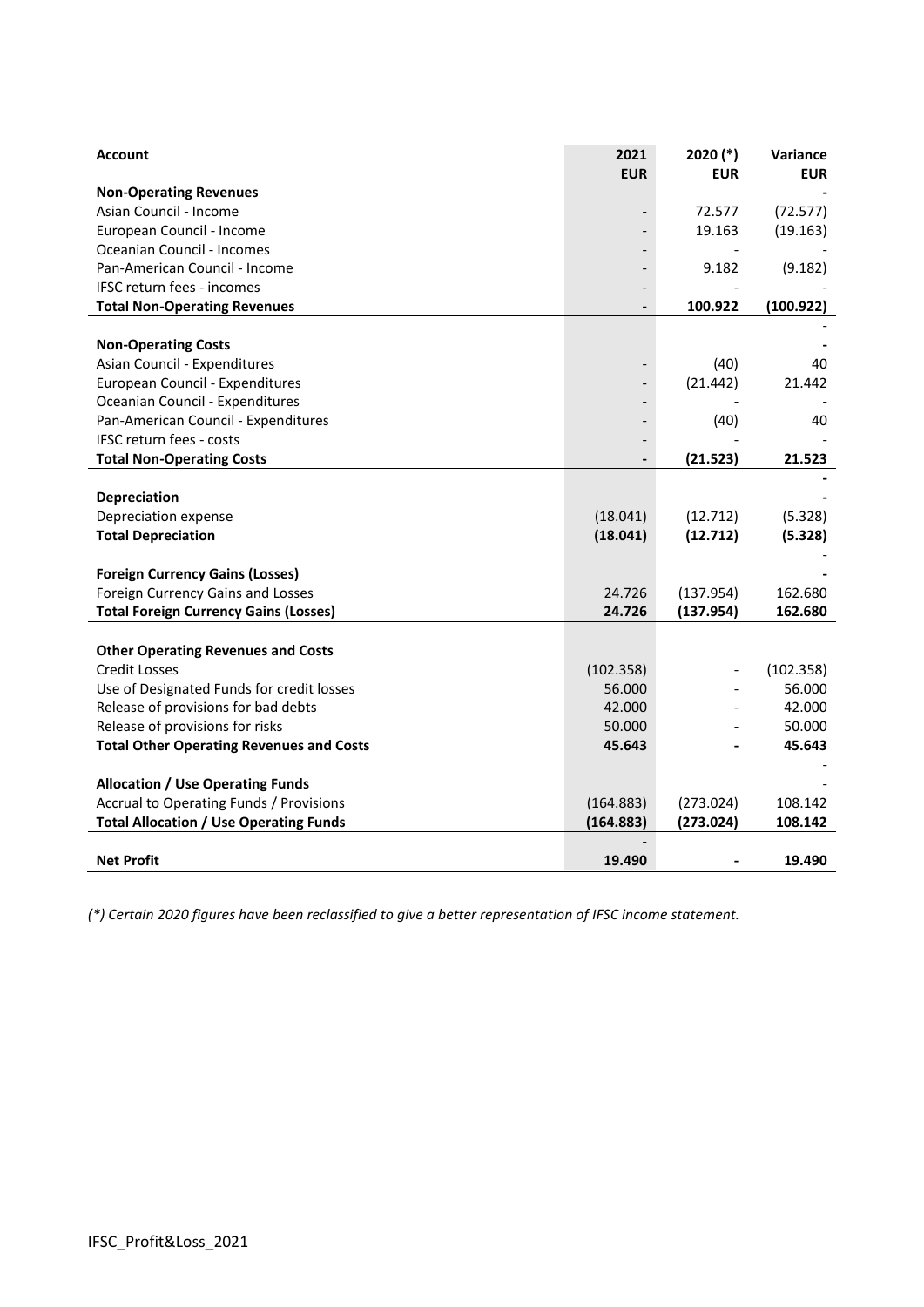**Notes to the Financial Statements International Federation of Sport Climbing** For the year ended December 31, 2021

# Contents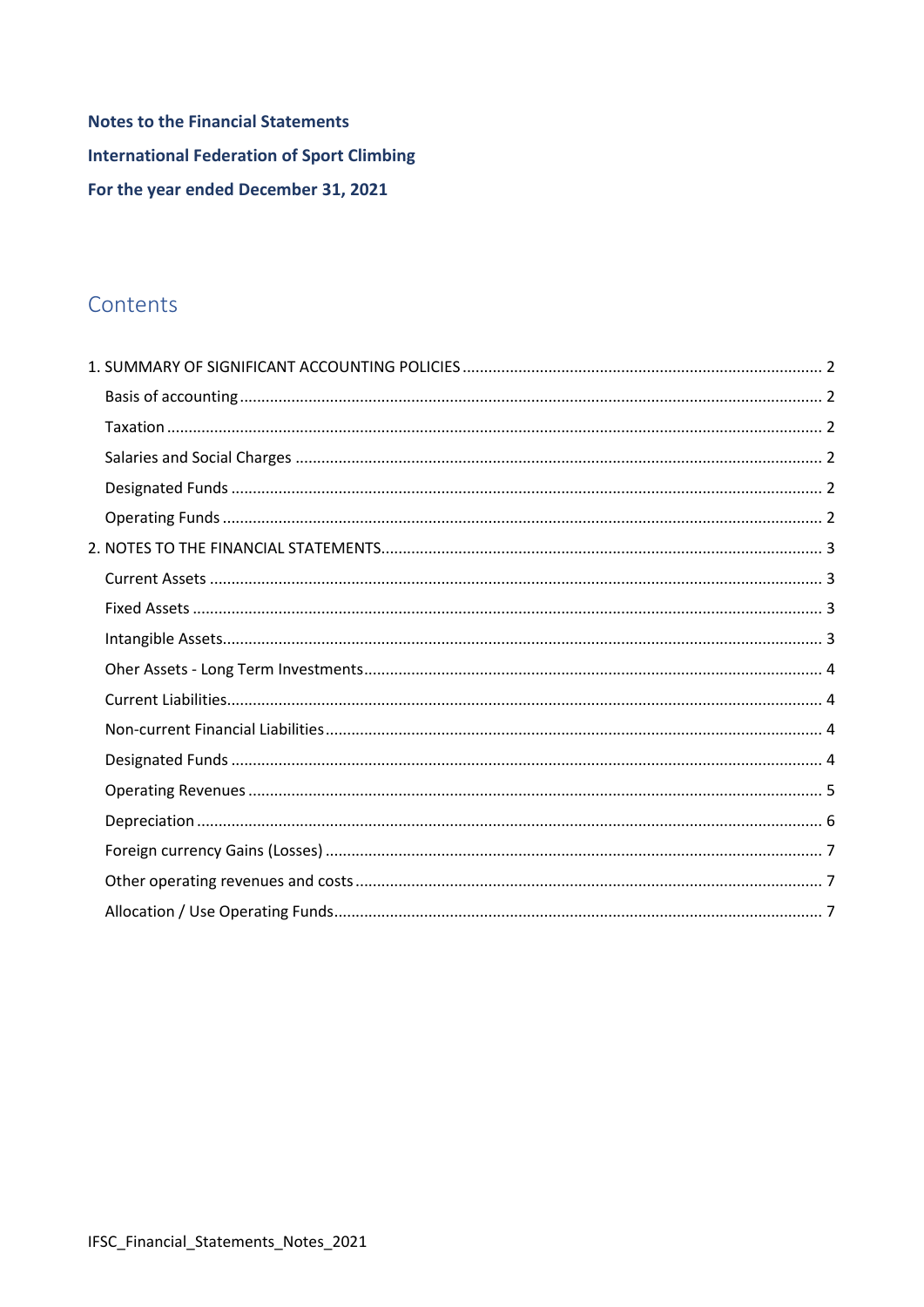# <span id="page-9-0"></span>1. SUMMARY OF SIGNIFICANT ACCOUNTING POLICIES

#### <span id="page-9-1"></span>Basis of accounting

IFSC uses the accruals basis of accounting.

The financial statements have been prepared in accordance with the provisions of commercial accounting as set out in the Swiss Code of Obligations (Art. 957 to 963 CO).

Starting from Financial Statement as of December 31, 2021, IFSC figures include Continental Councils financial figures reported on a line-by-line basis. Any intercompany balance between IFSC and Continental Councils as of December 31, 2021 has been offset to avoid account duplication.

#### <span id="page-9-2"></span>Taxation

IFSC has been granted exoneration from Swiss taxation on its result and net assets.

#### <span id="page-9-3"></span>Salaries and Social Charges

Salaries and social charges have not been allocated to the various activities of IFSC and its Departments.

#### <span id="page-9-4"></span>Designated Funds

Funds received from the International Olympic Committee (IOC) in the form of donation to overcome the consequences of the Covid-19 pandemic are available for expenditure exclusively on purposes defined by the Donation Deed signed between the IOC and IFSC. Such funds are recognised as income on an accrual basis.

The unexpended funds received from the IOC are assigned to Designated Funds (under Liabilities) and are held in cash and bank deposit accounts of IFSC.

#### <span id="page-9-5"></span>Operating Funds

Operating Funds are those funds of the IFSC that have not been designated for any particular purpose and that are available to cover core business activities of IFSC. They represent the allocation of current and previous financial years results.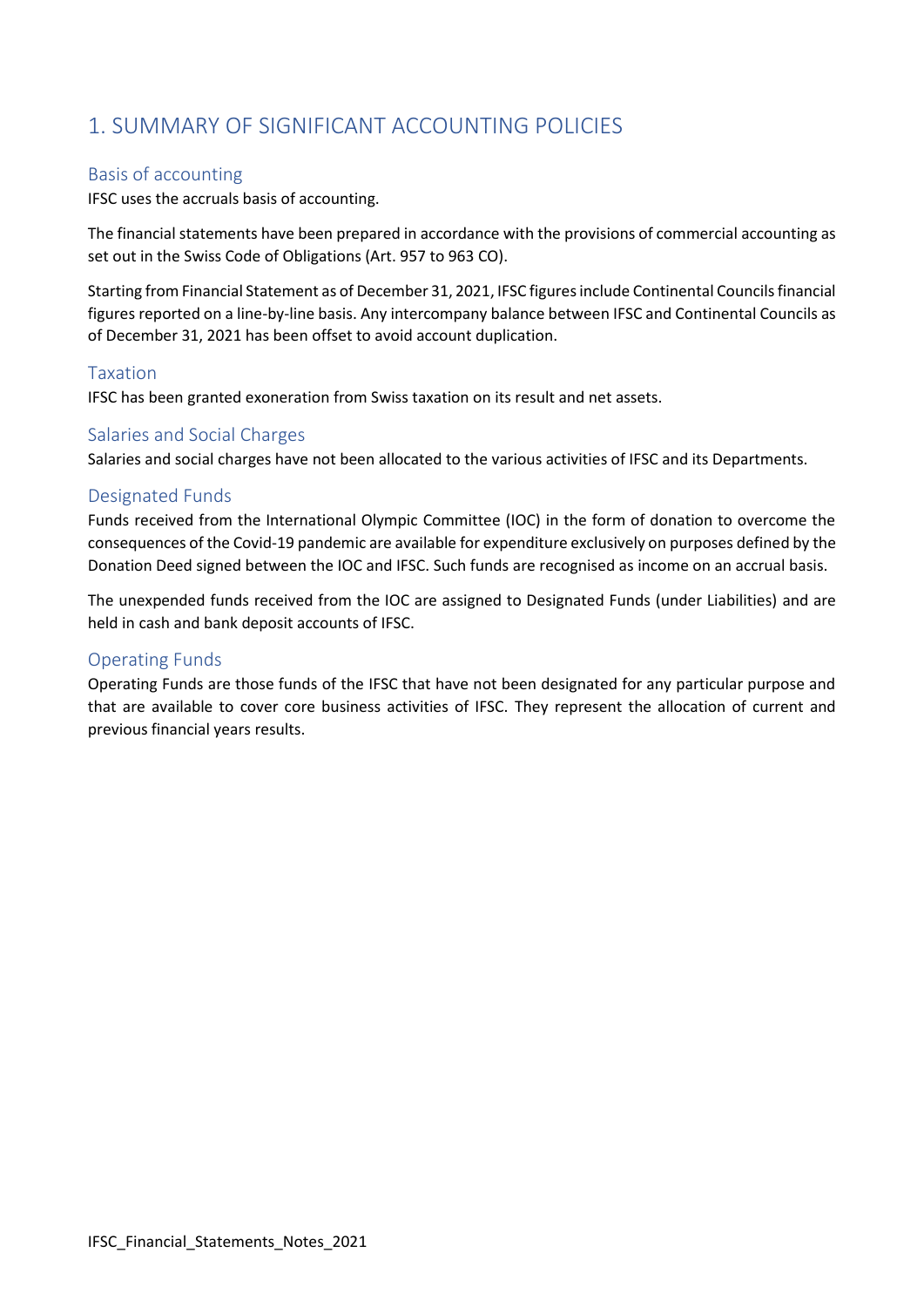# <span id="page-10-0"></span>2. NOTES TO THE FINANCIAL STATEMENTS

The International Federation of Sport Climbing (IFSC) is an association established in Switzerland under the Swiss Civil Code. Its main aims include acting as the sole authority for all matters concerning competition climbing and as the world governing body for all aspects of sport climbing.

#### <span id="page-10-1"></span>Current Assets

Below the details of the Current Assets as at December 31, 2021 compared to December 31, 2020.

| <b>Current Assets</b>       | 2021      | 2020      | 2021-2020 Variance |
|-----------------------------|-----------|-----------|--------------------|
| <b>Accounts Receivable</b>  | 199.128   | 273.552   | (74.424)           |
| Bad debts provision         | (28.000)  | (70.000)  | 42.000             |
| Deferred expenses           | 35.110    | 22.690    | 12.421             |
| Cash                        | 2.021.549 | 3.108.123 | (1.086.574)        |
| Cash - Continental          | 196.431   | 168.107   | 28.324             |
| Councils                    |           |           |                    |
| <b>Total Current Assets</b> | 2.424.218 | 3.502.471 | (1.078.253)        |

The bad debts provision of Euro 28.000 has been calculated to cover potential losses of specific uncollectible invoices overdue as at December 31, 2021.

#### <span id="page-10-2"></span>Fixed Assets

The Fixed Assets, net of depreciation and disposal of old assets, amount to Euro 53.292 as at December 31, 2021 and are composed as follows:

- *Computer Equipment* (Euro 38.866) includes computer hardware and software. Their average useful life is 4 years.
- *Office Equipment* (Euro 14.426) includes office furniture and appliances. Their average useful life is 5 years.

Depreciation of the Fixed Assets is calculated on a straight-line basis computed over the useful life of the assets.

Acquisition of the period amounts to Euro 23.588 and is mainly related to the purchase of computer hardware, equipment for the production of TV graphics, as well as new furniture for the Headquarters in Turin.

The table below reports the detail of Fixed Assets gross value and accumulated depreciation as at December 31, 2021 compared to December 31, 2020.

|                           | <b>Net Book value</b><br>31 Dec 2020 | <b>Additions,</b><br>Disposals and<br>other variations | <b>Depreciation</b> | <b>Net Book value</b><br>31 Dec 2021 |
|---------------------------|--------------------------------------|--------------------------------------------------------|---------------------|--------------------------------------|
| Computer Equipment        | 31.879                               | 18.132                                                 | (11.145)            | 38.866                               |
| <b>Office Equipment</b>   | 12.345                               | 8.014                                                  | (5.933)             | 14.426                               |
| <b>Total Fixed Assets</b> | 44.224                               | 26.146                                                 | (17.078)            | 53.292                               |

#### <span id="page-10-3"></span>Intangible Assets

The Intangible Assets at the net of depreciation amount to Euro 6.608 as at December 31, 2021 and include the IFSC Trademark (name, logo, tagline) depreciated based on an estimated useful life of 10 years.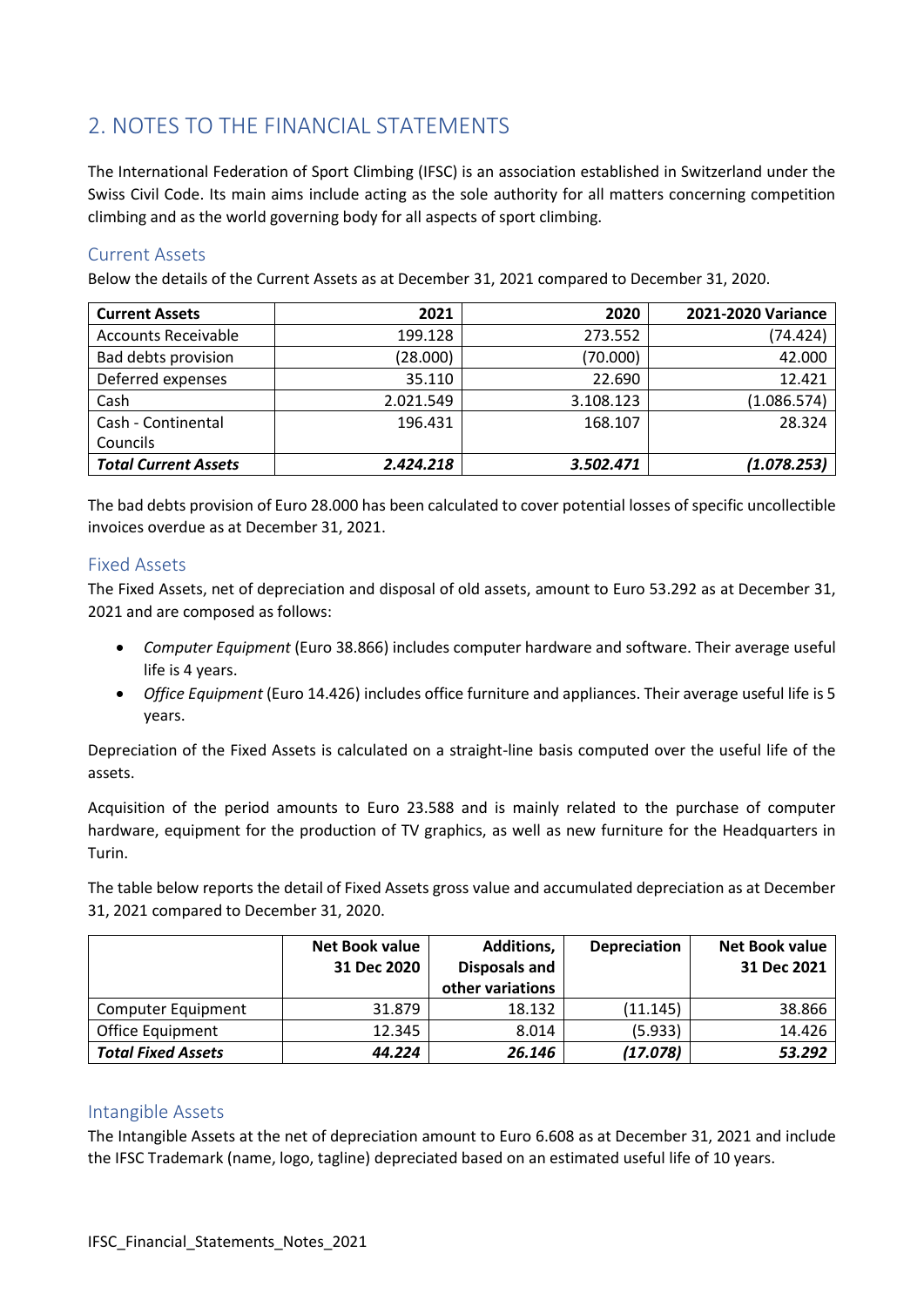The table below details the Intangible Assets gross value and accumulated depreciation as at December 31, 2021 compared to December 31, 2020.

|                                | Net Book value<br>31 Dec 2020 | <b>Additions</b> | <b>Disposals</b> | <b>Depreciation</b> | <b>Net Book</b><br>value<br>31 Dec 2021 |
|--------------------------------|-------------------------------|------------------|------------------|---------------------|-----------------------------------------|
| <b>IFSC Identity</b>           | 7.572                         |                  |                  | (964)               | 6.608                                   |
| <b>Total Intangible Assets</b> | 7.572                         |                  |                  | (964)               | 6.608                                   |

#### <span id="page-11-0"></span>Oher Assets - Long Term Investments

The Long-Term investment amounts to Euro 1.200.000 as at December 31, 2021. The voice refers to a diversified portfolio of whole-life insurance products. The increase of Euro 1.000.000 is due to the following long-term investments occurred in 2021:

- "CBA Valore Capitale" was subscribed in June 2021 with a premium of Euro 500.000. It is a risk-free investment with a 10-year period and variable return rate;
- "CBA Valore Cedola" was subscribed in November 2021 with a premium of Euro 500.000. It is a riskfree investment with a 10-year period and variable return rate.

#### <span id="page-11-1"></span>Current Liabilities

The Current Liabilities amount to Euro 709.801 as at December 31, 2021 and are composed as follows:

| <b>Current Liabilities</b>                                    | 2021    | 2020    | Variance |
|---------------------------------------------------------------|---------|---------|----------|
| Accounts Payable and employees' severance pay to personnel    | 276.880 | 271.999 | 4.881    |
| Accounts Payable to be received Expected costs for 2021       | 46.326  | 47.973  | (1.647)  |
| operations and whose invoices have not been received yet      |         |         |          |
| <b>Deferred Revenues</b>                                      | 386.595 | 416.824 | (30.230) |
| Prepayment by clients for services have not been provided yet |         |         |          |
| Provision for financial, litigation and operational risks     |         | 50.000  | (50.000) |
| <b>Total Current Liabilities</b>                              | 709.801 | 786.797 | (76.995) |

Accounts Payable include trade payable for Euro 70.163 and employees' severance pay (including taxes) for Euro 206.718.

Deferred Revenues of Euro 386.595 refer mainly to calendar fees already collected and related to sport events which will occur in 2022-2023 (Euro 263.500) and Official Sport Equipment related to 2022 season (Euro 121.700).

Provisions for risk have been entirely released in 2021 due to the related claim positively closed during the year. No further litigation or claims arose as at December 31, 2021.

#### <span id="page-11-2"></span>Non-current Financial Liabilities

The Covid-19 Bridge Loan, granted in June 2020 by Crédit-Suisse at 0% interest rate, amounts to Euro 268.389 as at December 31, 2021. The maturity date is set at June 2025. The repayment of the year amounted to Euro 65 thousand.

#### <span id="page-11-3"></span>Designated Funds

The table below reports the breakdown of the Designated Funds and related utilization occurred in FY 2021: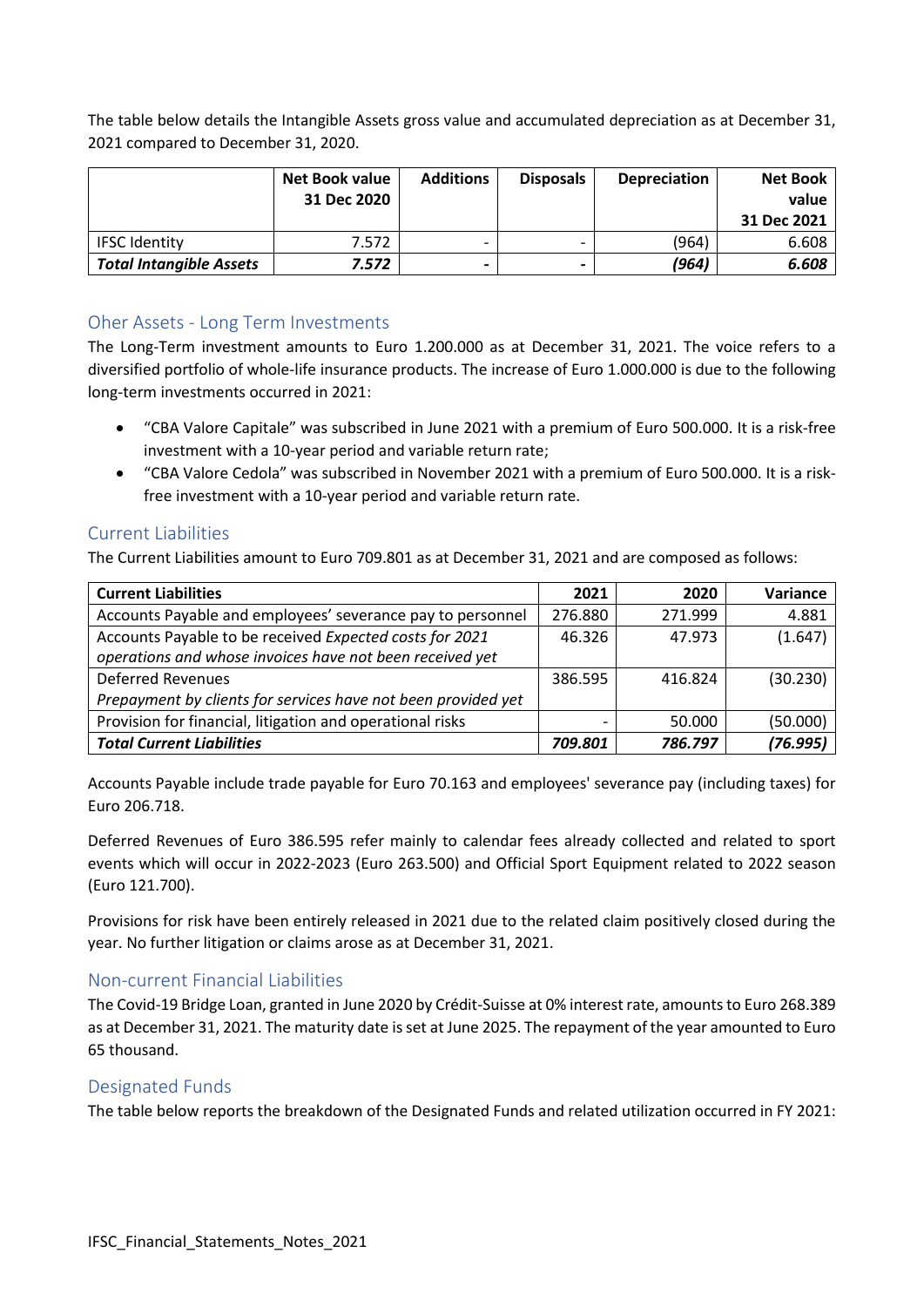| <b>Description</b>                                                                         | Amount    |
|--------------------------------------------------------------------------------------------|-----------|
| IOC Covid-19 Funds received in 2020                                                        | 1.666.602 |
| Original amount in USD: 2.000.000                                                          |           |
| Use of Funds in 2020                                                                       | (587.877) |
| <b>Designated Funds as of December 31, 2020</b>                                            | 1.078.725 |
| Use of Funds in 2021 - IOC Contribution Funds                                              | (40.000)  |
| Support to cover loss generated by the cancellation of some events                         |           |
| Use of Funds in 2021 - Development Funds                                                   | (58.000)  |
| Investment in development programmes                                                       |           |
| Use of Funds in 2021 - Development Funds                                                   | (56.000)  |
| Cover of part of the uncollectible aged receivables                                        |           |
| <b>Designated Funds as of December 31, 2021</b>                                            | 924.725   |
| Support to cover future potential loss and to invest into development projects as outlined |           |
| in the Strategic Plan (Event and Olympic Games delivery / Sport Development /              |           |
| Membership & Governance).                                                                  |           |

Based on IOC agreement, the contribution received could be used to cover the future increase of operating costs (and potential operating losses arising from Covid-19 pandemic), as well as and to support new development programmes up to December 31, 2024.

The chart below summarizes the balance of the IOC Covid-19 contribution as of December 31, 2021:

| <b>Designated Funds</b>       | Dec 31, 2021 | Dec 31, 2020 | Variance  |
|-------------------------------|--------------|--------------|-----------|
| Development Funds             | 114.725      | 228.725      | (114.000) |
| <b>IOC Contribution Funds</b> | 810.000      | 850.000      | (40.000)  |
| <b>Total Designated Funds</b> | 924.725      | 1.078.725    | (154.000) |

## <span id="page-12-0"></span>Operating Revenues

IOC Funds

IOC funds amount to Euro 164.693 for 2021. The decrease of Euro 493.407 is mainly referred to the extraordinary contribution received in 2020 to support the association in facing Covid-19 pandemic.

| <b>Description</b>                             | 2021    | 2020    | Variance  |
|------------------------------------------------|---------|---------|-----------|
| <b>IOC Annual Funds</b>                        | 66.693  | 70.223  | (3.540)   |
| Annual grant (original amount: 77.000 USD) for |         |         |           |
| IF development programmes                      |         |         |           |
| IOC Funds / Covid-19 Contribution              | 98.000  | 587.877 | (433.877) |
| Ref. to paragraph above on Designated Funds    |         |         |           |
| <b>Tot. IOC Funds</b>                          | 164.693 | 658.100 | (493.407) |

#### **Marketing**

Marketing revenues amount to Euro 1.442.976 for FY 2021. The figure includes broadcasting and sponsorship revenues, mainly related to the agreement with Dentsu. The increase of Euro 255.540 compared to 2020 is due to the higher number of events occurred during the year.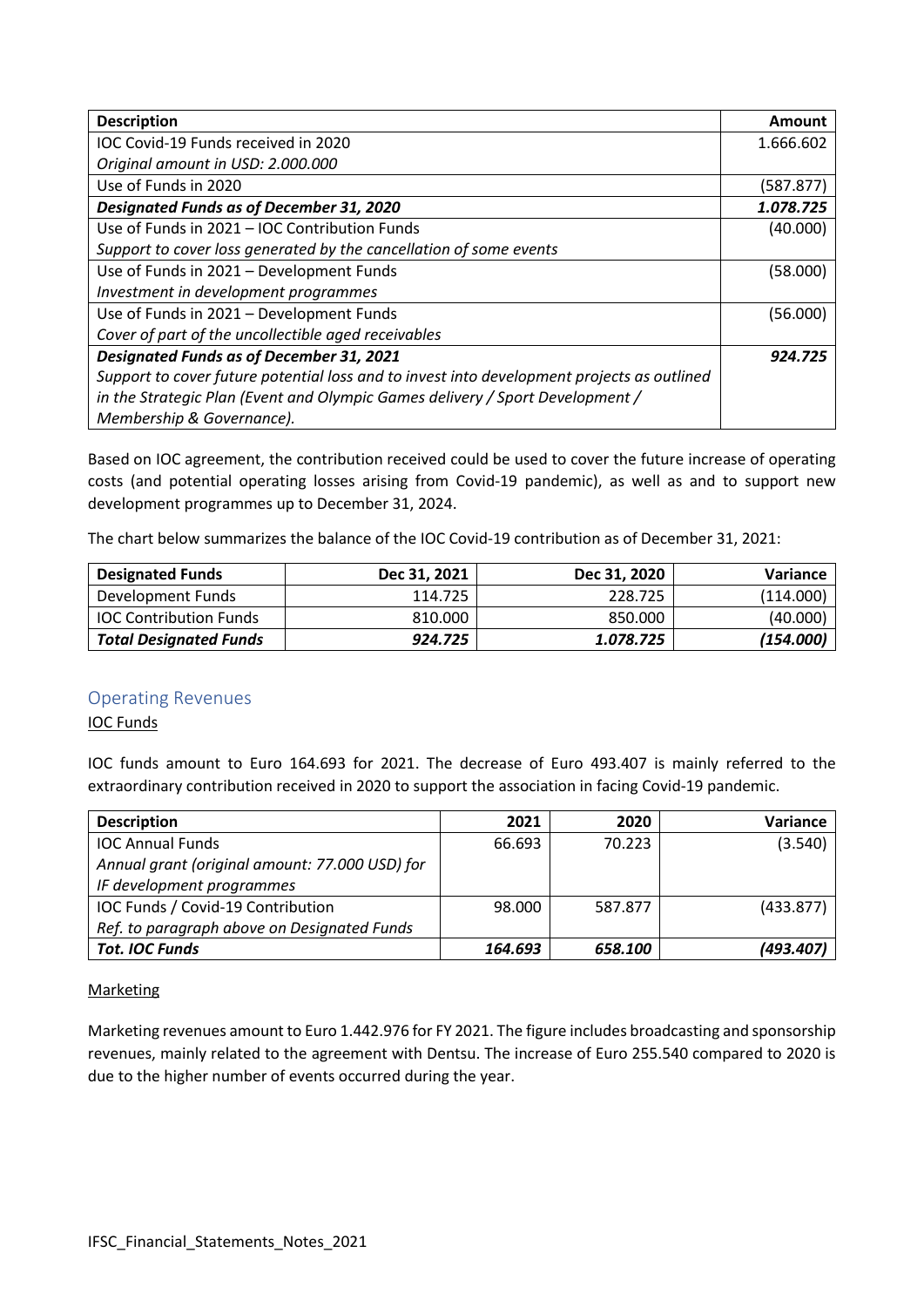| <b>Description</b>                        | 2021      | 2020      | Variance |
|-------------------------------------------|-----------|-----------|----------|
| Broadcasting revenues from agreement with | 475.317   | 503.979   | (28.662) |
| Dentsu                                    |           |           |          |
| Other broadcasting revenues               | 156.690   | 37.992    | 118.698  |
| <b>Subtotal Broadcasting Rights</b>       | 632.007   | 541.971   | 90.036   |
| Sponsorship revenues from agreement with  | 489.460   | 480.456   | 9.004    |
| Dentsu                                    |           |           |          |
| Other sponsorship revenues                | 321.500   | 165.000   | 156.500  |
| Subtotal Sponsorship                      | 810.960   | 645.456   | 165.505  |
| <b>Total Marketing</b>                    | 1.442.967 | 1.187.427 | 255.541  |

#### Olympic Preparation

Olympic Preparation revenues amount to Euro 143.070 in 2021 and include TOCOG and IOC funds received to cover expenses incurred for the Olympic Games operations. The table below shows the breakdown of Olympic preparation revenues by categories:

| <b>Description</b>                               | 2021    | 2020    | Variance |
|--------------------------------------------------|---------|---------|----------|
| TOCOG Funds for the Olympic Preparation          | 76.246  | 138.193 | (61.947) |
| Assigned to refund of International Technical    |         |         |          |
| Officials costs and reimbursement of unutilized  |         |         |          |
| services                                         |         |         |          |
| IOC Funds for the Olympic Preparation            | 20.373  | 51.803  | (31.430) |
| (additional funds for new sports)                |         |         |          |
| Assigned to payment of IF Delegation services,   |         |         |          |
| such as accommodation and flights                |         |         |          |
| IOC Funds for the Olympic Preparation (strategic | 46.451  | 4.497   | 41.954   |
| projects)                                        |         |         |          |
| Assigned to broadcast, digital and social media  |         |         |          |
| engagement projects                              |         |         |          |
| <b>Tot. Olympic Preparation</b>                  | 143.070 | 194.494 | (51.423) |

#### Sport

2021 Sport revenues amount to Euro 752.396. The increase compared to 2020 of Euro 558.884 is due to the higher number of events occurred during the year. The table below shows the breakdown of Sport revenues by nature:

| <b>Description</b>                                     | 2021    | 2020    | Variance |
|--------------------------------------------------------|---------|---------|----------|
| Appeals fees                                           | 5.180   | 280     | 4.900    |
| Athletes and registration fees                         | 243.610 | 33.715  | 209.895  |
| <b>Calendar Fees</b>                                   | 354.015 | 103.200 | 250.815  |
| <b>Continental Councils Officials Courses revenues</b> | 3.820   | -       | 3.820    |
| <b>Official Sport Equipment</b>                        | 145.771 | 56.317  | 89.453   |
| <b>Tot. Sport</b>                                      | 752.396 | 193.512 | 558.884  |

#### Other revenues

Other revenues of Euro 132.644 mostly refer to the refund of legal fees paid for the two CAS disputes.

## <span id="page-13-0"></span>Depreciation

The voice amounts to Euro 18.040 and refers to the annual depreciation of tangible and intangible assets.